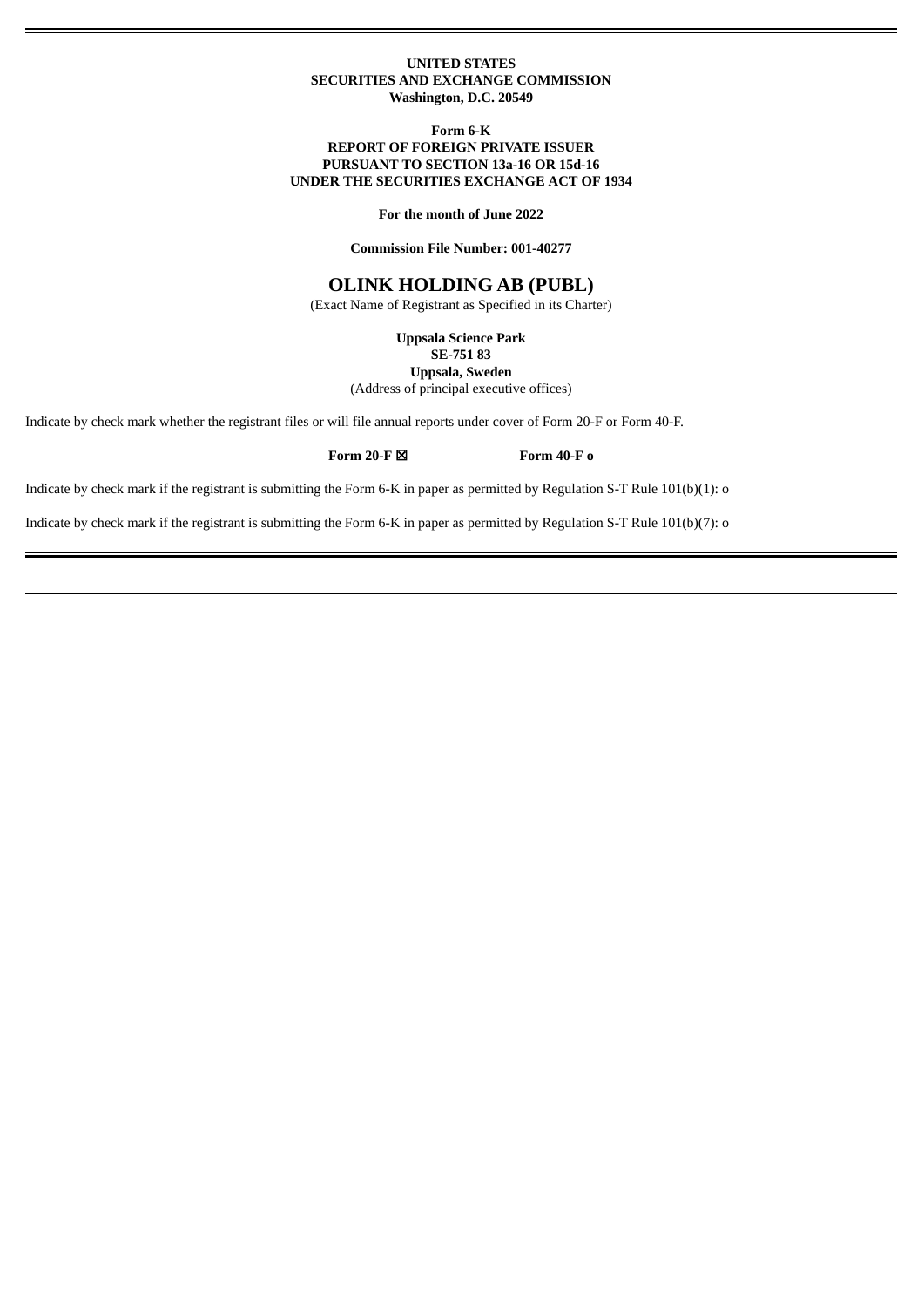On June 1, 2022, Olink Holding AB (publ) issued a news release, which is furnished as Exhibit 99.1 to this Form 6-K.

| <b>Exhibit No. Description</b> |                                                                 |
|--------------------------------|-----------------------------------------------------------------|
| 99.1                           | <u>Olink Holding AB (publ) news release dated June 1, 2022.</u> |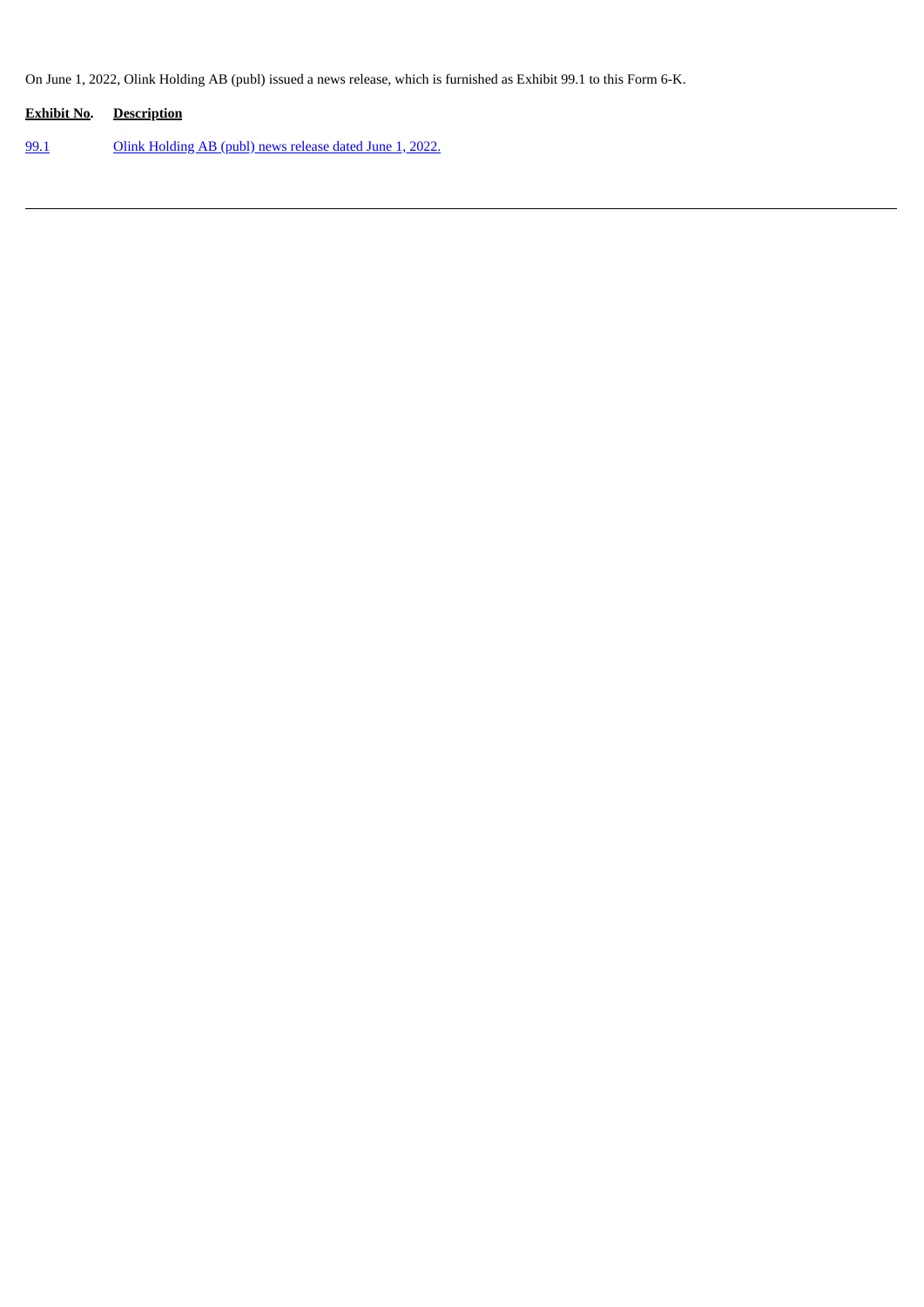## **SIGNATURE**

Pursuant to the requirements of the Securities Exchange Act of 1934, the registrant has duly caused this report to be signed on its behalf by the undersigned, thereunto duly authorized.

## **OLINK HOLDING AB (PUBL)**

By: /s/ Jon Heimer

Name: Jon Heimer Title: Chief Executive Officer

Date: June 1, 2022